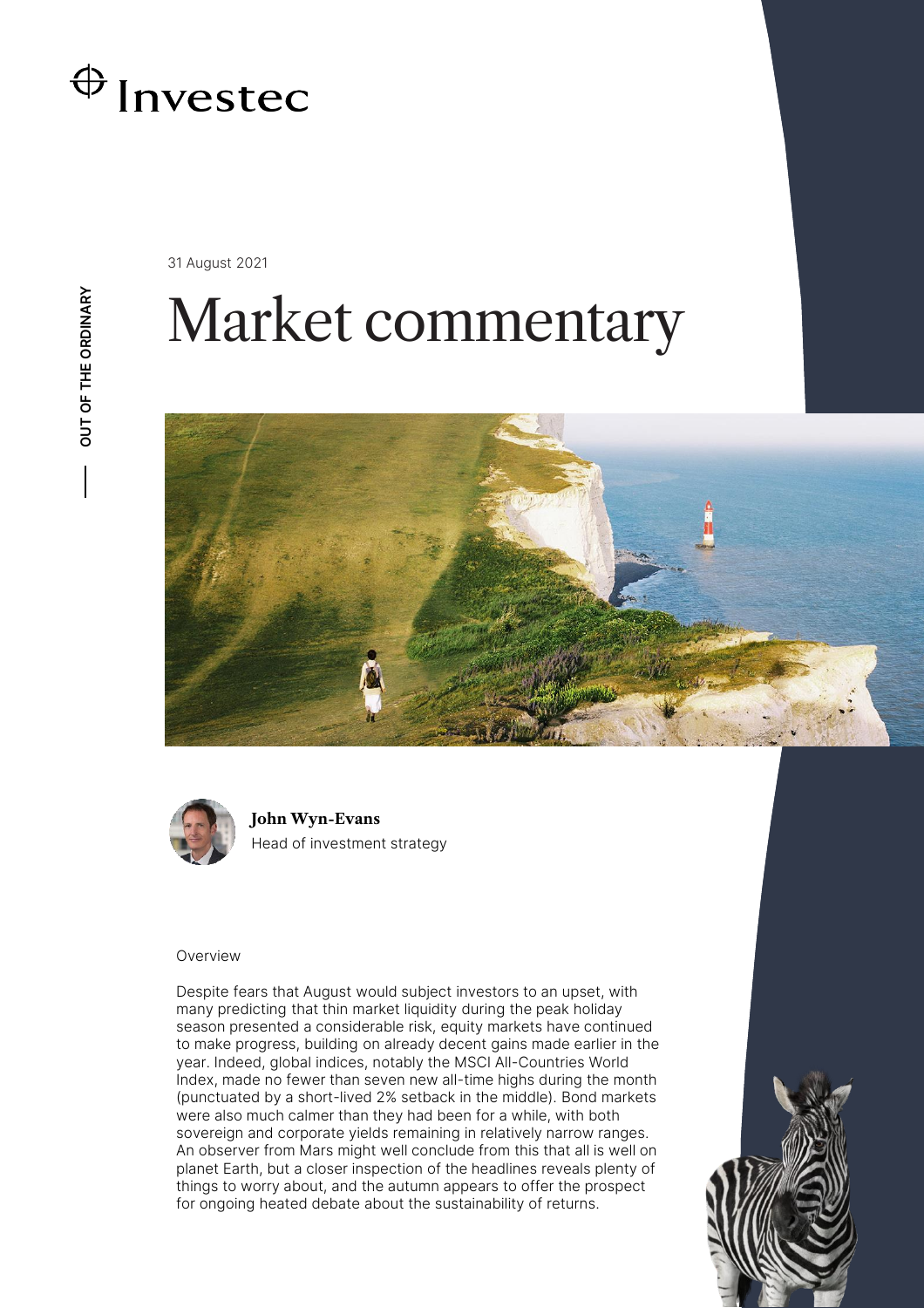As has been the case for some time, the key drivers to sentiment remain COVID developments and the outlook for monetary policy. The former continues to have a considerable bearing on economic activity and short-term inflation outcomes, although the consensus opinion is that vaccination programmes will eventually allow life to return to something close to normal. Meanwhile central banks are sowing the seeds for the next policy tightening cycle, although are generally reluctant to apply much fertiliser yet. We will delve deeper into these subjects in a moment.

The headlines over the summer have been dominated by events in Afghanistan, with the United States and its allies announcing the withdrawal of troops from the country. This has led to the Taliban effectively taking control, negating almost two decades of attempts to establish a regime more friendly to Western interests. However, it is fair to say that these events and their undoubtedly tragic consequences for many have had a minimal impact on financial markets. Such is the way of things. Afghanistan is neither a major consumer of goods, services and commodities nor a source of key supplies – although some reports have suggested that it is rich in deposits of rare earths which are important components of many hi-tech products. The political fallout from these developments might not be felt until over a year from now if they have a bearing on the outcome of the US mid-term elections in November 2022. The betting site PredictIt currently has the Republicans as strong favourites to regain control of the House of Representatives as well as being marginal favourites to win the Senate. A split Congress would stop President Biden's policy momentum in its tracks, and so we can only assume that he will spend the next twelve months trying to push through as much of his agenda as possible.

Returning to COVID, the main development in recent months has been the increased prevalence of the Delta variant, which is proving to be, if not the most virulent, then certainly the most transmissible variant so far. Even countries with high vaccination rates have struggled (and generally failed) to contain its spread, although, thankfully, the vaccines have reduced the incidence of hospitalisations and fatalities. It is notable that countries such as Germany and Vietnam, both of which fared relatively well in the early waves of COVID, have been much more badly affected this time. Both countries feature heavily in global manufacturing supply chains, and it is here that the economic effects of the virus have been most impactful, with many companies reporting shortages of materials and products. This phenomenon has also been evident in purchasing manager surveys, with record gaps appearing between actual demand and available inventory. The situation is exacerbated by an ongoing shortage of shipping containers which, given the lead times for new capacity, is not expected to be alleviated soon. In the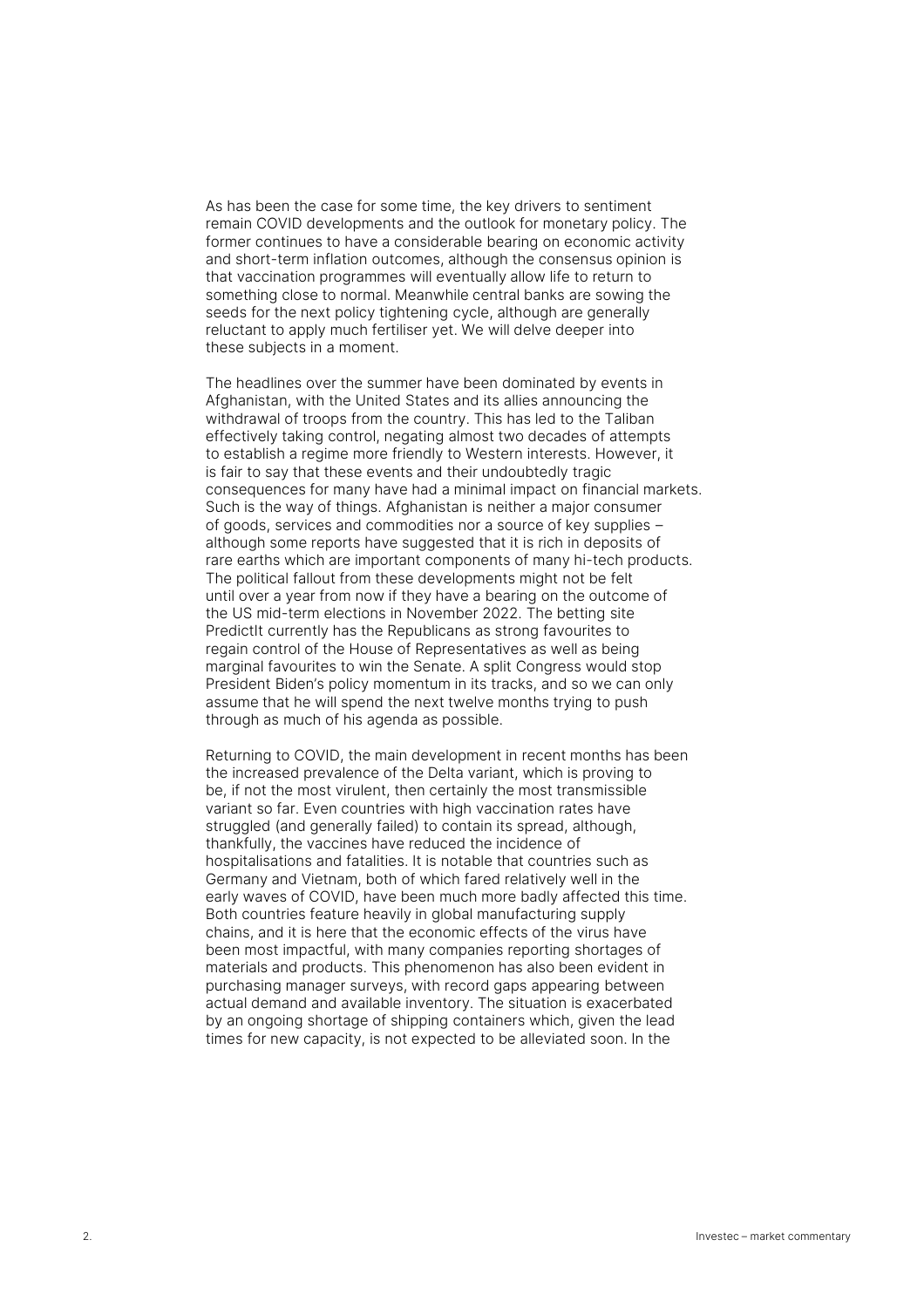UK, specifically, a lack of Heavy Goods Vehicle drivers is widely cited as a major constraint. All of this is leading to price rises for a number of goods, which is reflected in rising inflation readings almost everywhere.

The main questions exercising both the economics community and central bankers are whether the current bout of higher inflation will prove to be transitory and whether it will feed through to demands for higher wages. Inflation breakeven rates, derived from the prices of conventional and index-linked bonds, suggest transitory, although settling at a higher level than pre-COVID, but much is still up for debate. However, what the latest disruption has achieved is to halt the steady rise we had been seeing in economic growth forecasts. Indeed, we have seen some downgrading of growth expectations on both sides of the Atlantic in recent weeks. Corporate earnings forecasts have been more robust so far, supported by what was an exceptionally strong second quarter earnings season. More detail on the outlook for regional central bank policy will be provided in the country sections.

Last in this section, but by no means least, climate change remains an important topic for investors. This was underlined by the latest report from the United Nations' Intergovernmental Panel on Climate Change (IPCC). While, in our opinion, the report did not provide much new information to those well versed in the subject, its tone was distinctly gloomier than previously, conveying a need for stronger and more immediate action. It certainly set the stage for the forthcoming COP26 gathering in Glasgow. We continue to take the threat of climate change extremely seriously in our analysis as part of our initiative to integrate even more fully environmental, social and governance (ESG) factors into the investment process. This extends from asset allocation to the evaluation of individual stocks. It is impossible to overemphasise the challenges that lie ahead. While it is widely recognised that behavioural change is necessary and inevitable, this will, in all probability, only be achieved by policy-led enforcement and economic incentives (a yet-to-be-determined mix of carrot and stick). There are likely to be nasty surprises as well as attractive new opportunities for investment.

# Markets – US

Although the Jackson Hole symposium provides a stage for central bankers from all around the world to discuss policy initiatives, the spotlight always tends to fall on the chair of the US Federal Reserve (Fed), and this year's edition was no exception. The run up to the event was punctuated with regular opinions being delivered by any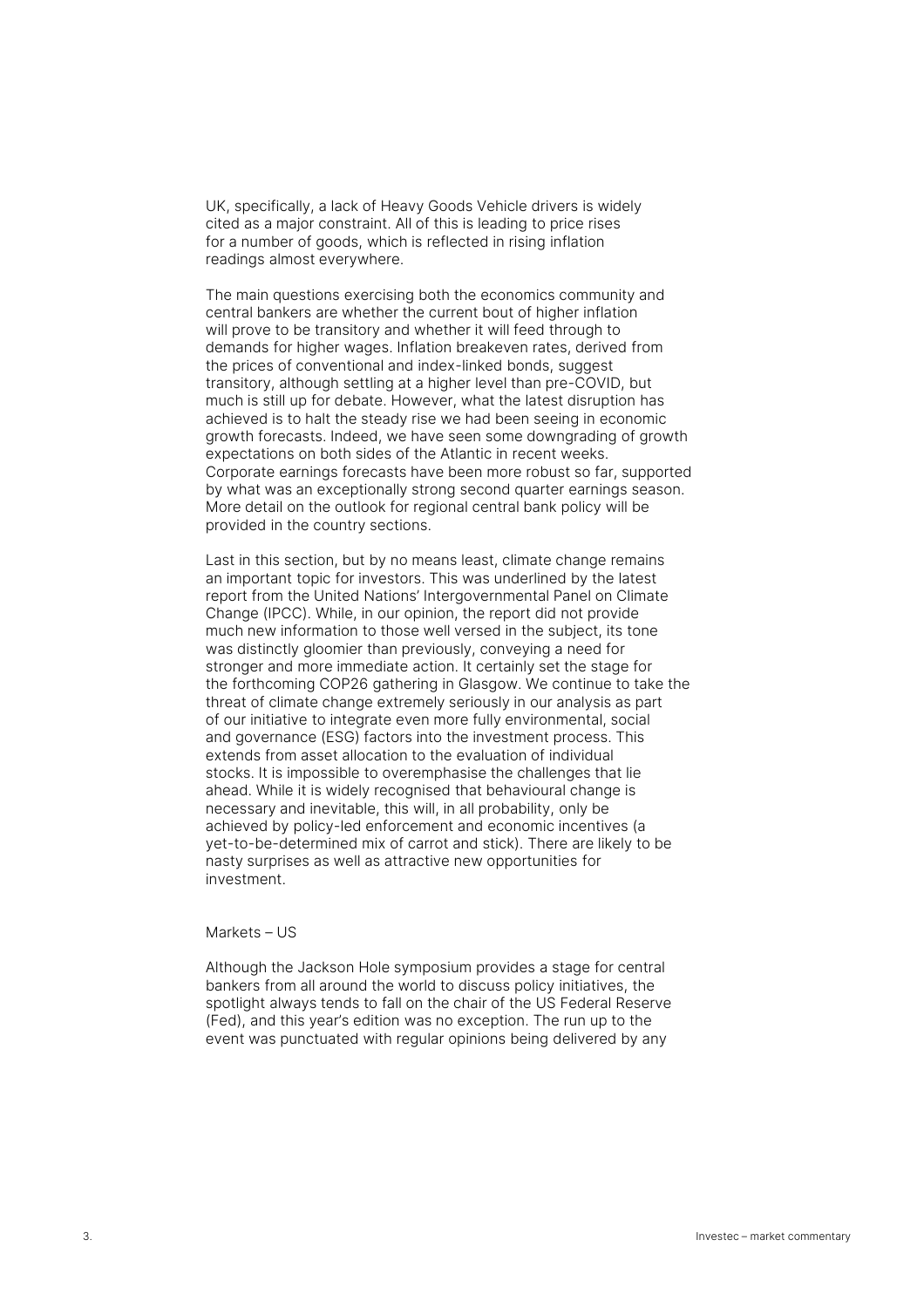number of Fed members, who, between them, evolved a sort of "good cop/bad cop" routine. One would assert that the path was set for policy tightening and some sort of tapering of asset purchases, only to be followed by another reassuring that nothing would happen prematurely. When Jay Powell finally delivered his speech in Wyoming, it was, perhaps inevitably, something of a damp squib, but sufficiently dovish to give equities a booster shot with which to end the month. The Fed remains very much in the camp that believes current inflation pressures to be transitory, although there was a tacit admission that we will only know for certain in retrospect. In terms of policy developments, Powell made it clear that the conditions for reducing asset purchases and for raising interest rates were quite separate. On the former, the requirement of increasing inflation and reducing high unemployment had been largely met, and it is now widely expected that tapering could be announced as soon as September's Fed meeting, with asset purchase reductions beginning in December and running down to zero by the third quarter of 2022. However, for interest rates to rise we will need to see much more progress towards full employment as well as evidence that inflation can remain close to the Fed's 2% target sustainably. Investec Bank's economics team envisages no US interest rate rise until the first quarter of 2023.

#### UK

The Bank of England's Monetary Policy Committee (MPC) refreshed its policy for the sequencing of monetary tightening at August's meeting. The MPC considers the policy rate to be its primary policy tool, and, consequently, a rise in the base rate will be the first shot to be fired once conditions are deemed to be suitable – even if it has not been made explicit exactly what those conditions might be. Investec Economics expects there to be a sufficiently robust and sustainable recovery in place to forecast that an initial 0.15% rise to 0.25% will be announced in May 2022. This will be followed in December 2022 by a further rise of 0.25% to 0.5%. The MPC stated that once the base rate reaches 0.5% it will only then begin to run down the purchases of gilts made under its Quantitative Easing programme by not reinvesting maturing issues. Outright sales of gilts will not be made until the base rate reaches 1%, a destination that we do not see being reached before early 2024. None of this looks particularly onerous for investors and constitutes only the most gradual approach to reducing liquidity.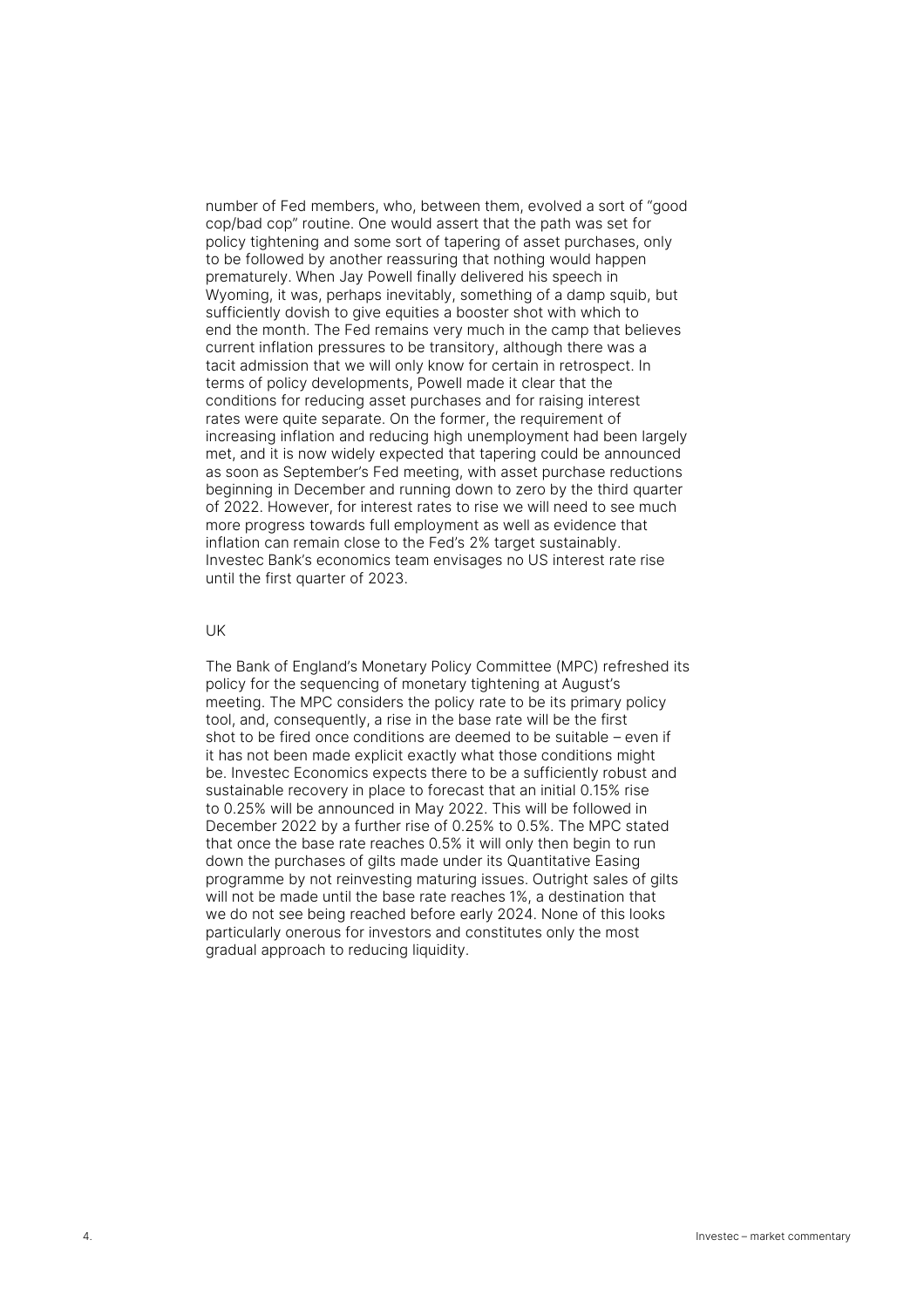# Europe

The minutes of July's European Central Bank (ECB) meeting suggested a similarly cautious approach to monetary tightening. On current expectations, the ECB will be the last major central bank – with the possible exception of the Bank of Japan - to begin tightening policy. Investec Bank sees nothing happening on the interest rate front on the Continent before December 2023. Even so, the "flash" Consumer Price Index for the euro zone in August showed inflation of 3%, a level not seen in close to a decade. This prompted the traditionally more hawkish leader of Germany's Bundesbank to comment that "we shouldn't disregard the risk to too-fast inflation". It is worth recalling, though, that the ECB prematurely (and misguidedly) raised its deposit rate following the financial crisis, thus helping to precipitate the euro zone crisis. One feels it will be extremely wary of repeating such a mistake. For the record, the ECB posted three conditions for raising rates: inflation should be expected to meet the target (2%) well before the end of the projection horizon; price rises should be expected to remain durably at target through to the end of the horizon; and current inflation should be on a convergent path to target. These appear to be designed to avoid premature tightening in response to a shock that may only be temporary.

Of course, all this commentary on monetary policy is highly dependent upon "events", and, as we have seen in recent years, the best laid plans of central bankers can go awry. Remember, for example, the infamous "Powell Pivot" of January 2019 when the Fed had to reverse its policy tightening in the face of a severe market tantrum. And that was before we had to cope with COVID. But it represents the best view currently available, and markets are taking their cue from that for now.

# Emerging Markets

This month we return to the subject of regulatory intervention by the Chinese Communist Party. In the words of one commentator, it has reminded investors what the middle C in CCP stands for. The latest sector to fall foul of the government's new approach is gaming, with minors being restricted to just three hours a week of online play. While this would seem to be a move to improve both the mental health and eyesight of younger people, previous interventions into the internet, fintech and private tutoring industries were more in keeping with what has latterly been described as China's "Common Prosperity Plan". This plan, which aims to set policy goals out as far as 2049 (a luxury generally not afforded to democratically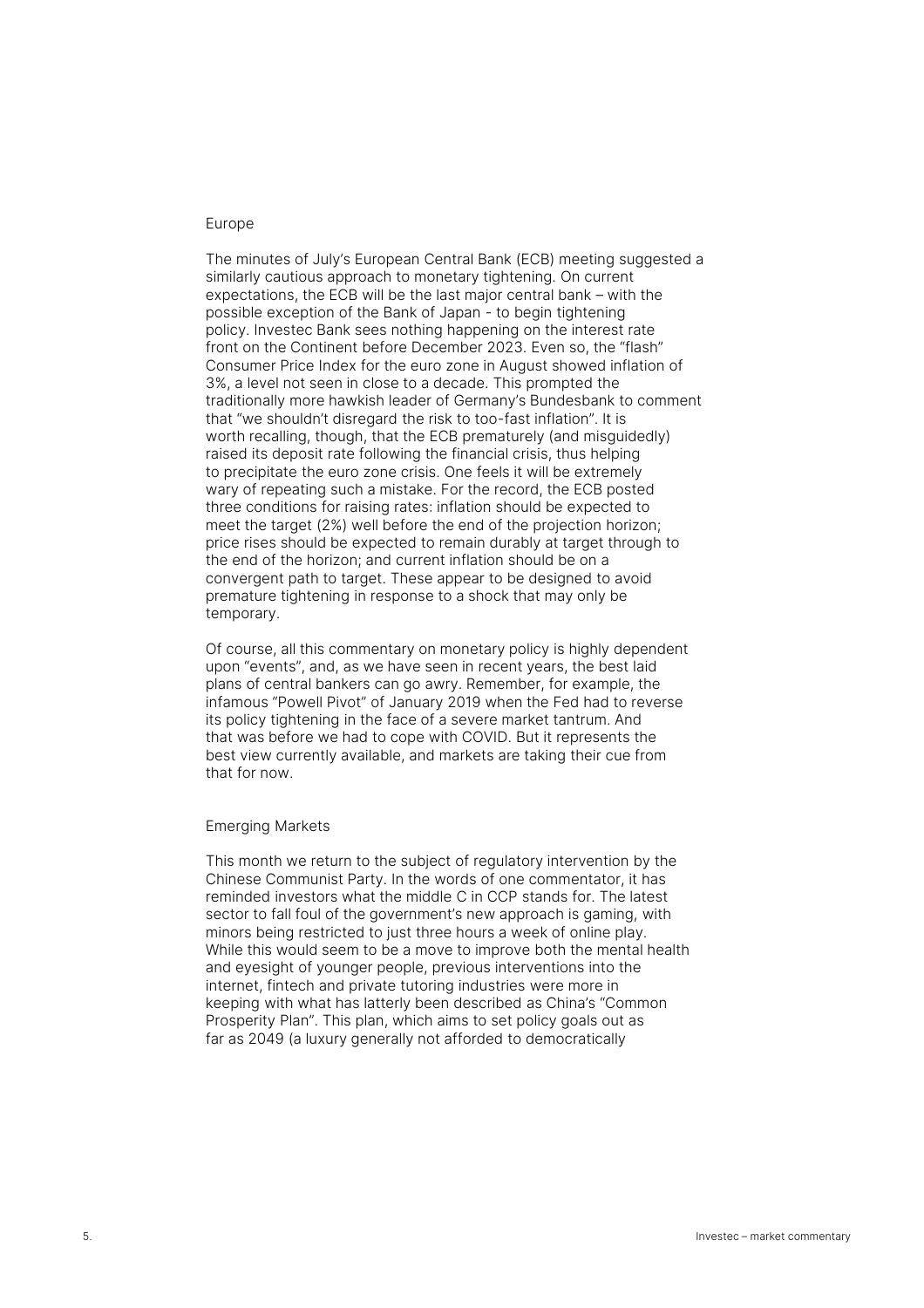elected governments!), encompasses mixed ownership in the corporate sector (that is a combination of state control and private capital), reforms to the tax code which will involve some redistribution of income, the establishment of property rights and initiatives to reduce the wealth disparity between urban and rural households. In a nutshell, it seeks to bolster the position of the broader middle class at the expense of wealthier segments of society. While that might sound like classical western socialist policy, the accompaniment of greater censorship of the media and public discourse is a more sinister element. While there are obvious losers from this policy shift, their share prices have already taken a beating. By the same token, there are other companies which will stand to benefit from more income being put into the hands of aspirational middle-class consumers. Even so, we would prefer to have more clarity over the CCP's ultimate goals before committing strongly to the region again.

#### Fixed Income

Following two very distinct periods of performance in the first seven months of the year, with a sharp rise in bond yields globally being followed by an almost equally impressive drop, bond traders appear to have followed everyone else to the beach in August. The threat of future monetary policy tightening was not great enough to cause alarm, and was, in any event, offset by the disruptive influence of the Delta variant. Meanwhile, inflation prints tended not to be materially worse than in previous months. In the corporate arena, strong profits underpinned the case for owning credit, while the outlook for corporate defaults remains extremely benign. Most importantly, the threat of a re-run of 2013's "taper tantrum" appears to have been avoided, mainly thanks to the exhaustive guidance provided by central banks. The greatest threat to the current equilibrium remains persistently high inflation combined with rising wage demands (and settlements) which would then feed through to higher long-term inflation expectations. A test of central banks' resolve to allow inflation to "run hot" for a longer period would potentially create a much more volatile environment. UK Gilts have delivered a total return of 2.67% over the last three months and -1.88% over the last year. Index-Linked Gilts returned 6.48% and 6.01% over the same respective periods. Emerging Market sovereign bonds produced a total return of 5.46% in sterling over the three months to end August (0.28% over 12m). Global High Yield bonds delivered 3.91% (6.42% over 12m).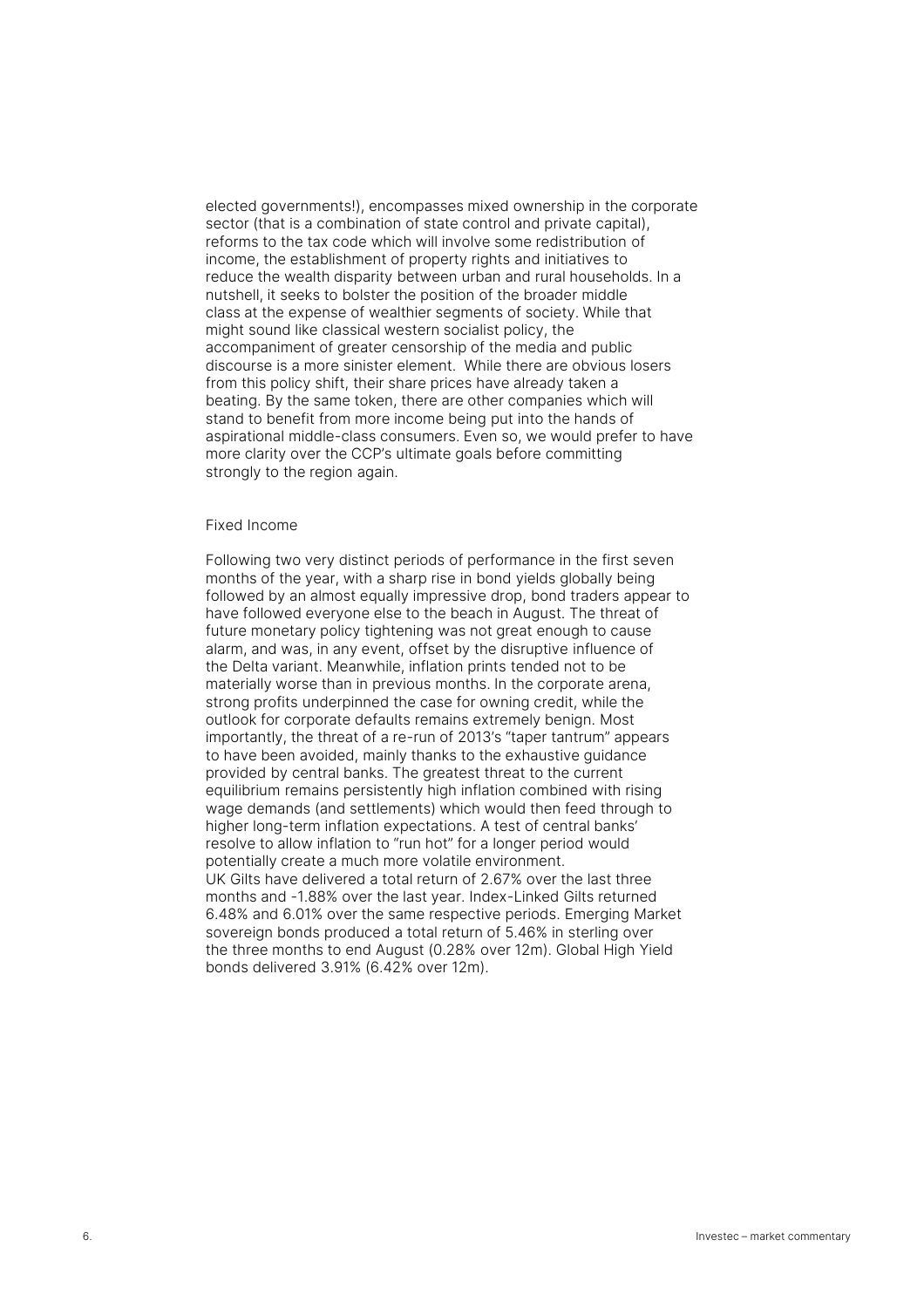### Conclusion and Outlook

As we move into the final third of the year, our message remains very much as it has been so far this year: while it is hard to argue that equities or bonds are particularly cheap, there is no compelling reason to head for the exit either. We are on a recovery path which we always suspected would be bumpy and there have certainly been some

testing moments. But staying fully invested has been rewarding. As outlined above, monetary policy continues to be accommodative, and it is our opinion that central banks will err towards allowing too much growth and inflation rather than too little. We acknowledge that this policy brings its own potential longer-term problems, ranging from social inequality to the risk of overheating, but we are of the opinion that we must always play the cards that we are dealt rather than the ones we wish we had been dealt. There are far too many investors who spend too much time trying to tell policymakers what to do (which is generally a futile endeavour) rather than acting on the policies themselves.

We have commented on several occasions in the past that the greatest dangers to investment portfolios arise during periods of increasingly restrictive liquidity conditions and rapidly falling growth expectations. While we have certainly passed the points of both peak liquidity provision (in terms of central bank balance sheet expansion) and peak recovery (in terms of year-on-year growth in economic output and corporate profits), the fact that both are still positive suggests a period of less generous portfolio returns rather than a severe setback.